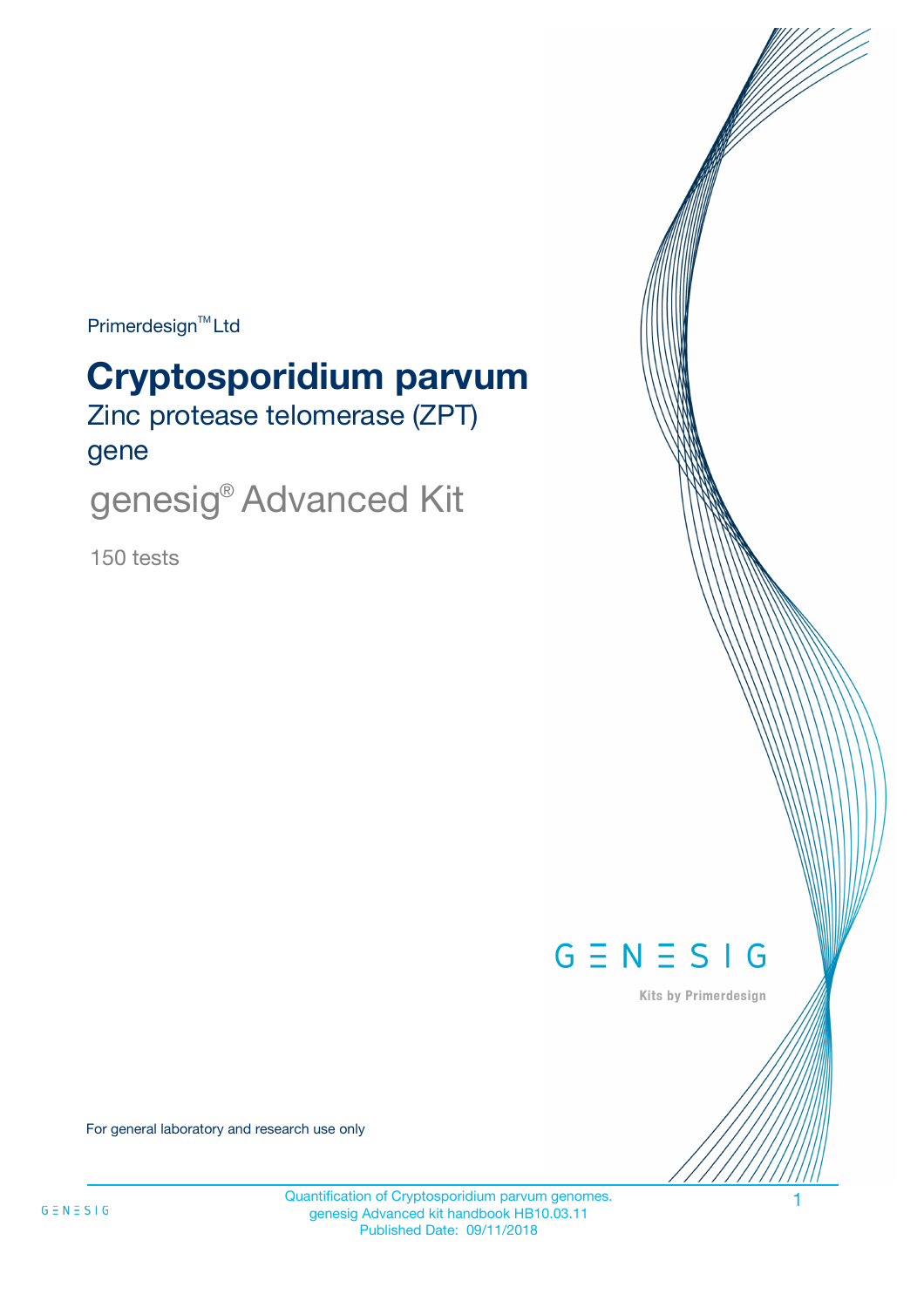### Introduction to Cryptosporidium parvum

Cryptosporidium parvum is a protozoan intestinal parasite which can infect both humans and animals.

C.parvum has a genome approximately 9.1Mb in length which is comprised of eight chromosomes 1.04-1.5 Mb in length. The C.parvum genome is relatively compact, has 3807 genes and a GC content of 30%. C.parvum is a member of the phylum Apicomplexa, these organisms all have an apical secretory apparatus which mediates movement and tissue/cellular invasion.

The C.parvum life cycle is similar to other cystforming apicomplexans, which results in the formation of oocytes which are shed in the faeces of infected hosts. Transmission of C. parvum occurs via ingestion of these sporulated oocytes. These oocytes are very tolerant of environmental stresses (for example chlorine treatment of water).

Cryptosporidium can be found in water supplies after contamination through agricultural runoff from grazing land or effluent from wastewater treatment. In developed countries C. parvum is considered to be the most important waterborne pathogen.

Symptoms of infection include acute watery diarrhoea, anorexia, nausea, vomiting and abdominal pain. The duration and pathogenesis of infection depends on the hosts immune system, in immunocompromised patients infections can be life threatening.

Real-time PCR can be used to quickly and accurately detect C.parvum.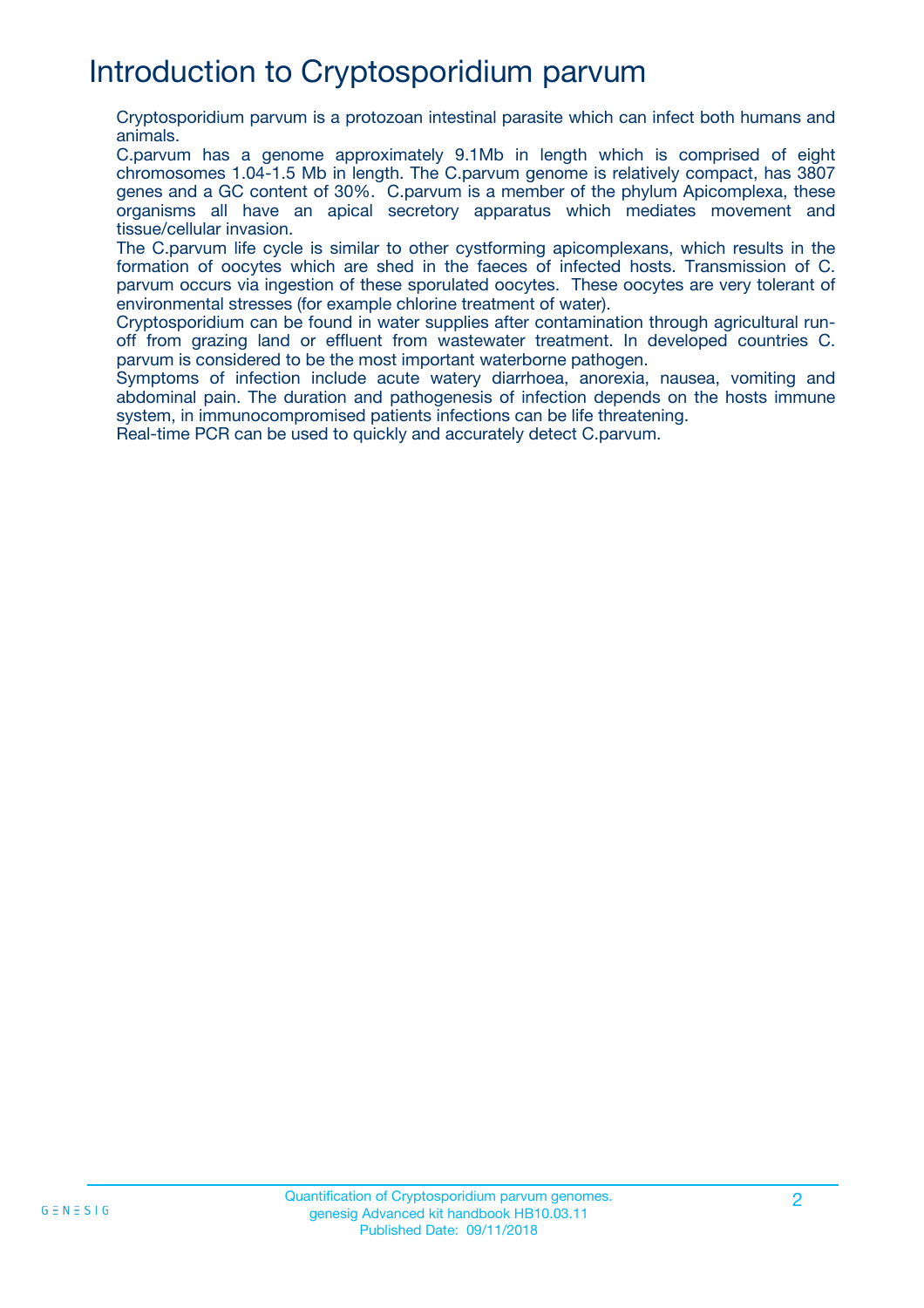## **Specificity**

The Primerdesign genesig Kit for Cryptosporidium parvum (C.parvum) genomes is designed for the in vitro quantification of C.parvum genomes. The kit is designed to have a broad detection profile. Specifically, the primers represent 100% homology with over 95% of the NCBI database reference sequences available at the time of design.

The dynamics of genetic variation means that new sequence information may become available after the initial design. Primerdesign periodically reviews the detection profiles of our kits and when required releases new versions.

If you require further information, or have a specific question about the detection profile of this kit then please send an e.mail to enquiry@primerdesign.co.uk and our bioinformatics team will answer your question.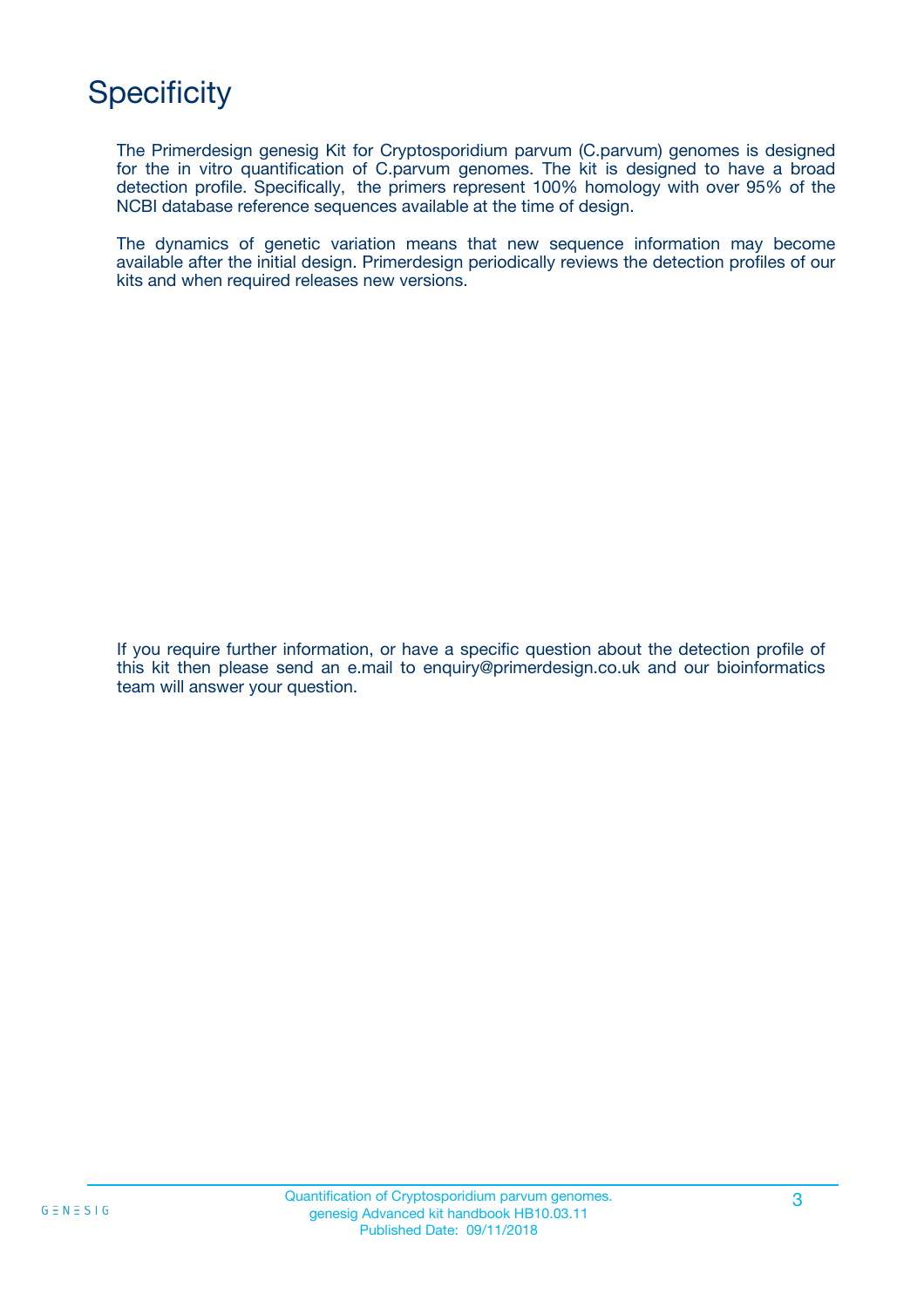### Kit contents

- **C.parvum specific primer/probe mix (150 reactions BROWN)** FAM labelled
- **C.parvum positive control template (for Standard curve RED)**
- **Internal extraction control primer/probe mix (150 reactions BROWN)** VIC labelled as standard
- **Internal extraction control DNA (150 reactions BLUE)**
- **Endogenous control primer/probe mix (150 reactions BROWN)** FAM labelled
- **RNase/DNase free water (WHITE)** for resuspension of primer/probe mixes
- **Template preparation buffer (YELLOW)** for resuspension of internal control template, positive control template and standard curve preparation

### Reagents and equipment to be supplied by the user

#### **Real-time PCR Instrument**

#### **Extraction kit**

This kit is recommended for use with genesig Easy DNA/RNA extraction kit. However, it is designed to work well with all processes that yield high quality RNA and DNA with minimal PCR inhibitors.

#### **oasig**TM **lyophilised or Precision**®**PLUS 2X qPCR Master Mix**

This kit is intended for use with oasig or PrecisionPLUS2X qPCR Master Mix.

**Pipettors and Tips**

**Vortex and centrifuge**

#### **Thin walled 1.5 ml PCR reaction tubes**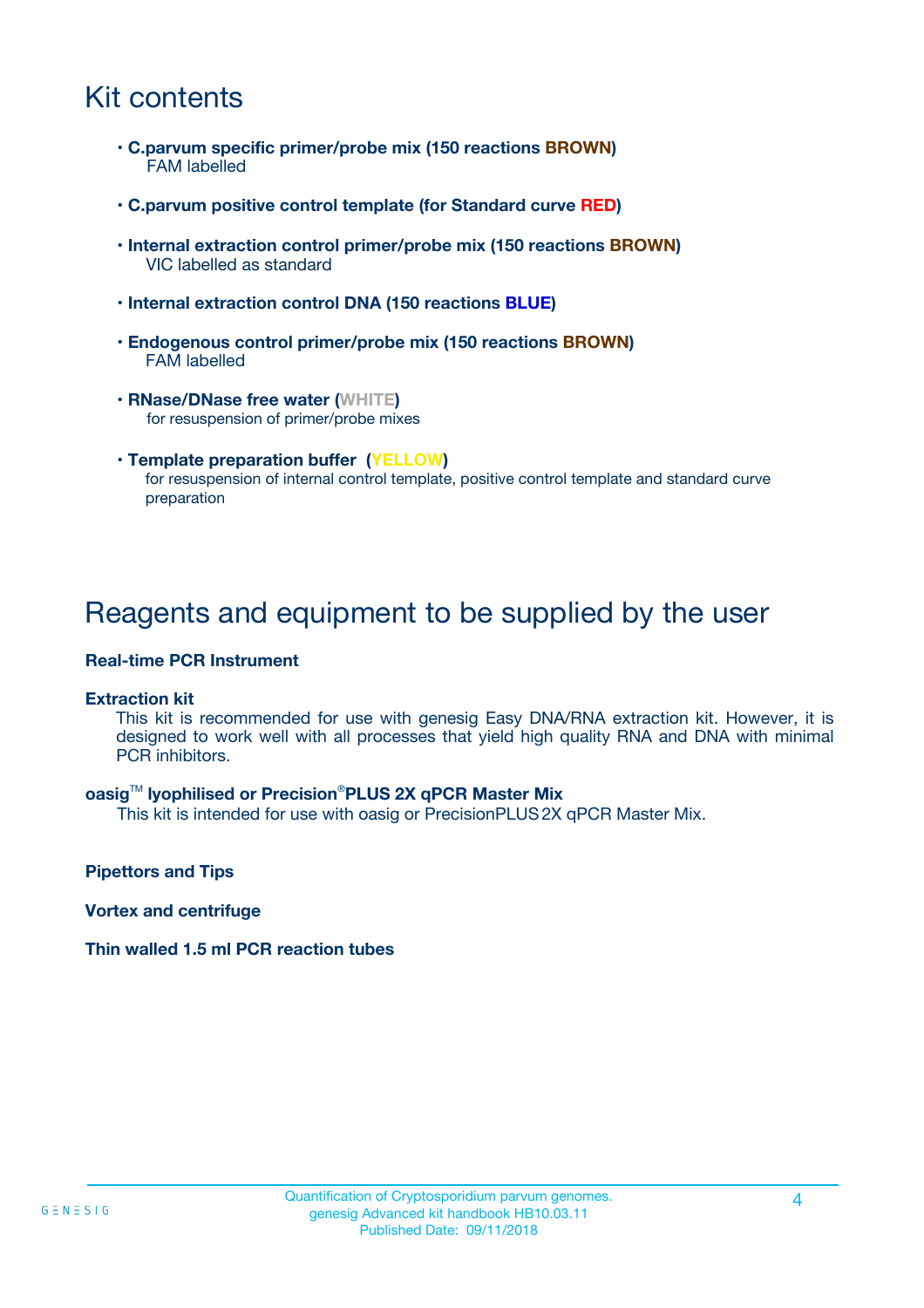### Kit storage and stability

This kit is stable at room temperature but should be stored at -20ºC on arrival. Once the lyophilised components have been resuspended they should not be exposed to temperatures above -20°C for longer than 30 minutes at a time and unnecessary repeated freeze/thawing should be avoided. The kit is stable for six months from the date of resuspension under these circumstances.

If a standard curve dilution series is prepared this can be stored frozen for an extended period. If you see any degradation in this serial dilution a fresh standard curve can be prepared from the positive control.

Primerdesign does not recommend using the kit after the expiry date stated on the pack.

### Suitable sample material

All kinds of sample material suited for PCR amplification can be used. Please ensure the samples are suitable in terms of purity, concentration, and DNA integrity (An internal PCR control is supplied to test for non specific PCR inhibitors). Always run at least one negative control with the samples. To prepare a negative-control, replace the template DNA sample with RNase/DNase free water.

### Dynamic range of test

Under optimal PCR conditions genesig C.parvum detection kits have very high priming efficiencies of >95% and can detect less than 100 copies of target template.

### Notices and disclaimers

This product is developed, designed and sold for research purposes only. It is not intended for human diagnostic or drug purposes or to be administered to humans unless clearly expressed for that purpose by the Food and Drug Administration in the USA or the appropriate regulatory authorities in the country of use. During the warranty period Primerdesign genesig detection kits allow precise and reproducible data recovery combined with excellent sensitivity. For data obtained by violation to the general GLP guidelines and the manufacturer's recommendations the right to claim under guarantee is expired. PCR is a proprietary technology covered by several US and foreign patents. These patents are owned by Roche Molecular Systems Inc. and have been sub-licensed by PE Corporation in certain fields. Depending on your specific application you may need a license from Roche or PE to practice PCR. Additional information on purchasing licenses to practice the PCR process may be obtained by contacting the Director of Licensing at Roche Molecular Systems, 1145 Atlantic Avenue, Alameda, CA 94501 or Applied Biosystems business group of the Applera Corporation, 850 Lincoln Centre Drive, Foster City, CA 94404. In addition, the 5' nuclease assay and other homogeneous amplification methods used in connection with the PCR process may be covered by U.S. Patents 5,210,015 and 5,487,972, owned by Roche Molecular Systems, Inc, and by U.S. Patent 5,538,848, owned by The Perkin-Elmer Corporation.

### Trademarks

Primerdesign™ is a trademark of Primerdesign Ltd.

genesig $^\circledR$  is a registered trademark of Primerdesign Ltd.

The PCR process is covered by US Patents 4,683,195, and 4,683,202 and foreign equivalents owned by Hoffmann-La Roche AG. BI, ABI PRISM® GeneAmp® and MicroAmp® are registered trademarks of the Applera Genomics (Applied Biosystems Corporation). BIOMEK® is a registered trademark of Beckman Instruments, Inc.; iCycler™ is a registered trademark of Bio-Rad Laboratories, Rotor-Gene is a trademark of Corbett Research. LightCycler™ is a registered trademark of the Idaho Technology Inc. GeneAmp®, TaqMan® and AmpliTaqGold® are registered trademarks of Roche Molecular Systems, Inc., The purchase of the Primerdesign™ reagents cannot be construed as an authorization or implicit license to practice PCR under any patents held by Hoffmann-LaRoche Inc.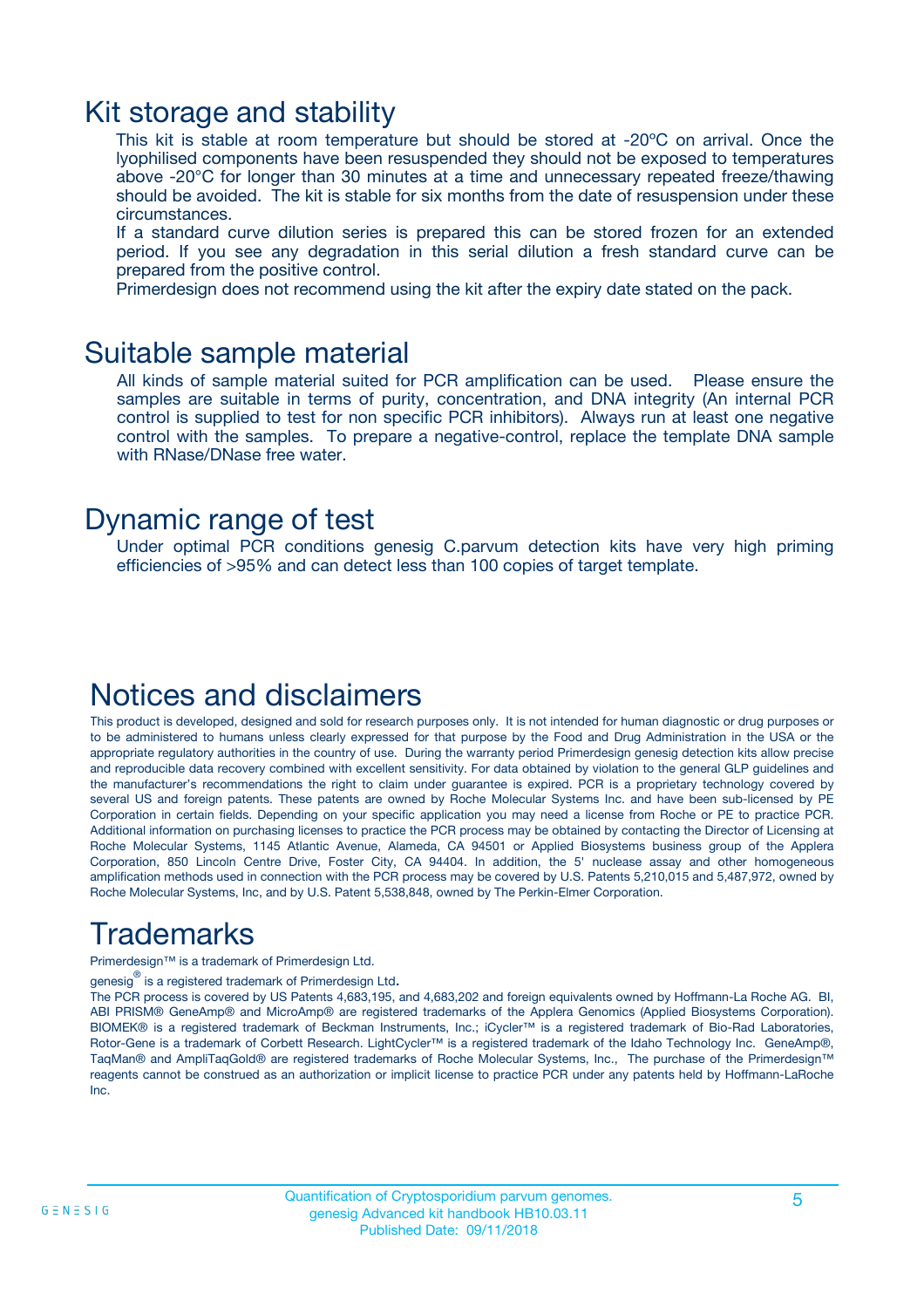### Principles of the test

#### **Real-time PCR**

A C.parvum specific primer and probe mix is provided and this can be detected through the FAM channel.

The primer and probe mix provided exploits the so-called TaqMan® principle. During PCR amplification, forward and reverse primers hybridize to the C.parvum DNA. A fluorogenic probe is included in the same reaction mixture which consists of a DNA probe labeled with a 5`-dye and a 3`-quencher. During PCR amplification, the probe is cleaved and the reporter dye and quencher are separated. The resulting increase in fluorescence can be detected on a range of qPCR platforms.

#### **Positive control**

For copy number determination and as a positive control for the PCR set up, the kit contains a positive control template. This can be used to generate a standard curve of C.parvum copy number / Cq value. Alternatively the positive control can be used at a single dilution where full quantitative analysis of the samples is not required. Each time the kit is used, at least one positive control reaction must be included in the run. A positive result indicates that the primers and probes for detecting the target C.parvum gene worked properly in that particular experimental scenario. If a negative result is obtained the test results are invalid and must be repeated. Care should be taken to ensure that the positive control does not contaminate any other kit component which would lead to false-positive results. This can be achieved by handling this component in a Post PCR environment. Care should also be taken to avoid cross-contamination of other samples when adding the positive control to the run. This can be avoided by sealing all other samples and negative controls before pipetting the positive control into the positive control well.

#### **Negative control**

To validate any positive findings a negative control reaction should be included every time the kit is used. For this reaction the RNase/DNase free water should be used instead of template. A negative result indicates that the reagents have not become contaminated while setting up the run.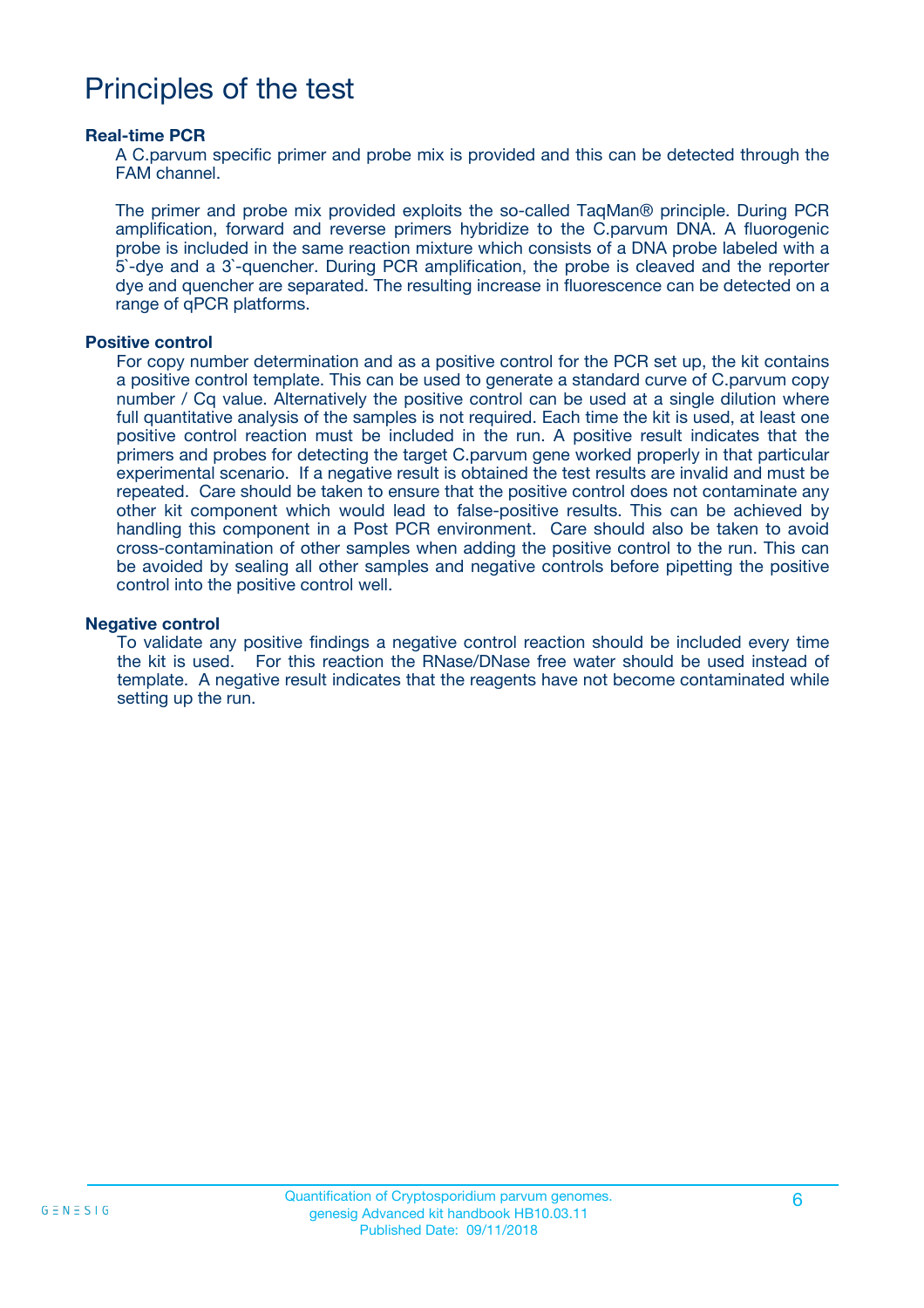#### **Internal DNA extraction control**

When performing DNA extraction, it is often advantageous to have an exogenous source of DNA template that is spiked into the lysis buffer. This control DNA is then co-purified with the sample DNA and can be detected as a positive control for the extraction process. Successful co-purification and qPCR for the control DNA also indicates that PCR inhibitors are not present at a high concentration.

A separate primer and probe mix are supplied with this kit to detect the exogenous DNA using qPCR. The primers are present at PCR limiting concentrations which allows multiplexing with the target sequence primers. Amplification of the control DNA does not interfere with detection of the C.parvum target DNA even when present at low copy number. The Internal control is detected through the VIC channel and gives a Cq value of 28+/-3.

#### **Endogenous control**

To confirm extraction of a valid biological template, a primer and probe mix is included to detect an endogenous gene. Detection of the endogenous control is through the FAM channel and it is NOT therefore possible to perform a multiplex with the C.parvum primers. A poor endogenous control signal may indicate that the sample did not contain sufficient biological material.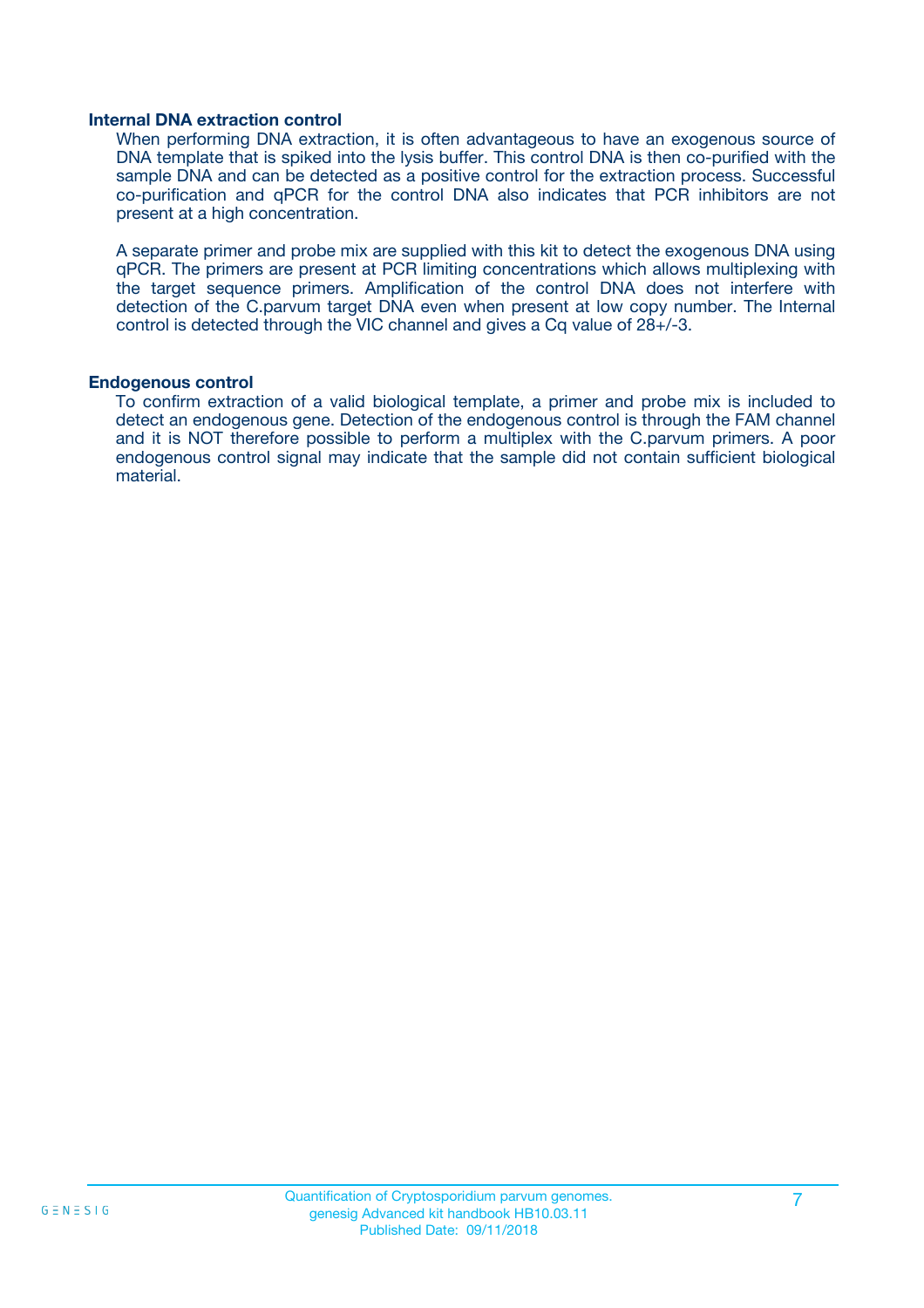### Resuspension protocol

To minimize the risk of contamination with foreign DNA, we recommend that all pipetting be performed in a PCR clean environment. Ideally this would be a designated PCR lab or PCR cabinet. Filter tips are recommended for all pipetting steps.

- **1. Pulse-spin each tube in a centrifuge before opening.** This will ensure lyophilised primer and probe mix is in the base of the tube and is not spilt upon opening the tube.
- **2. Resuspend the primer/probe mixes in the RNase/DNase free water supplied, according to the table below:**

To ensure complete resuspension, vortex each tube thoroughly.

| Component - resuspend in water                       |             |  |
|------------------------------------------------------|-------------|--|
| <b>Pre-PCR pack</b>                                  |             |  |
| C.parvum primer/probe mix (BROWN)                    | $165$ $\mu$ |  |
| Internal extraction control primer/probe mix (BROWN) | $165$ $\mu$ |  |
| Endogenous control primer/probe mix (BROWN)          | $165$ µl    |  |

**3. Resuspend the internal control template and positive control template in the template preparation buffer supplied, according to the table below:** To ensure complete resuspension, vortex each tube thoroughly.

| Component - resuspend in template preparation buffer |  |  |  |
|------------------------------------------------------|--|--|--|
| <b>Pre-PCR heat-sealed foil</b>                      |  |  |  |
| Internal extraction control DNA (BLUE)               |  |  |  |
| <b>Post-PCR heat-sealed foil</b>                     |  |  |  |
| C.parvum Positive Control Template (RED) *           |  |  |  |

\* This component contains high copy number template and is a VERY significant contamination risk. It must be opened and handled in a separate laboratory environment, away from the other components.

### DNA extraction

The internal extraction control DNA can be added either to the DNA lysis/extraction buffer or to the DNA sample once it has been resuspended in lysis buffer.

**DO NOT add the internal extraction control DNA directly to the unprocessed biological sample as this will lead to degradation and a loss in signal.**

- **1. Add 4µl of the Internal extraction control DNA (BLUE) to each sample in DNA lysis/extraction buffer per sample.**
- **2. Complete DNA extraction according to the manufacturers protocols.**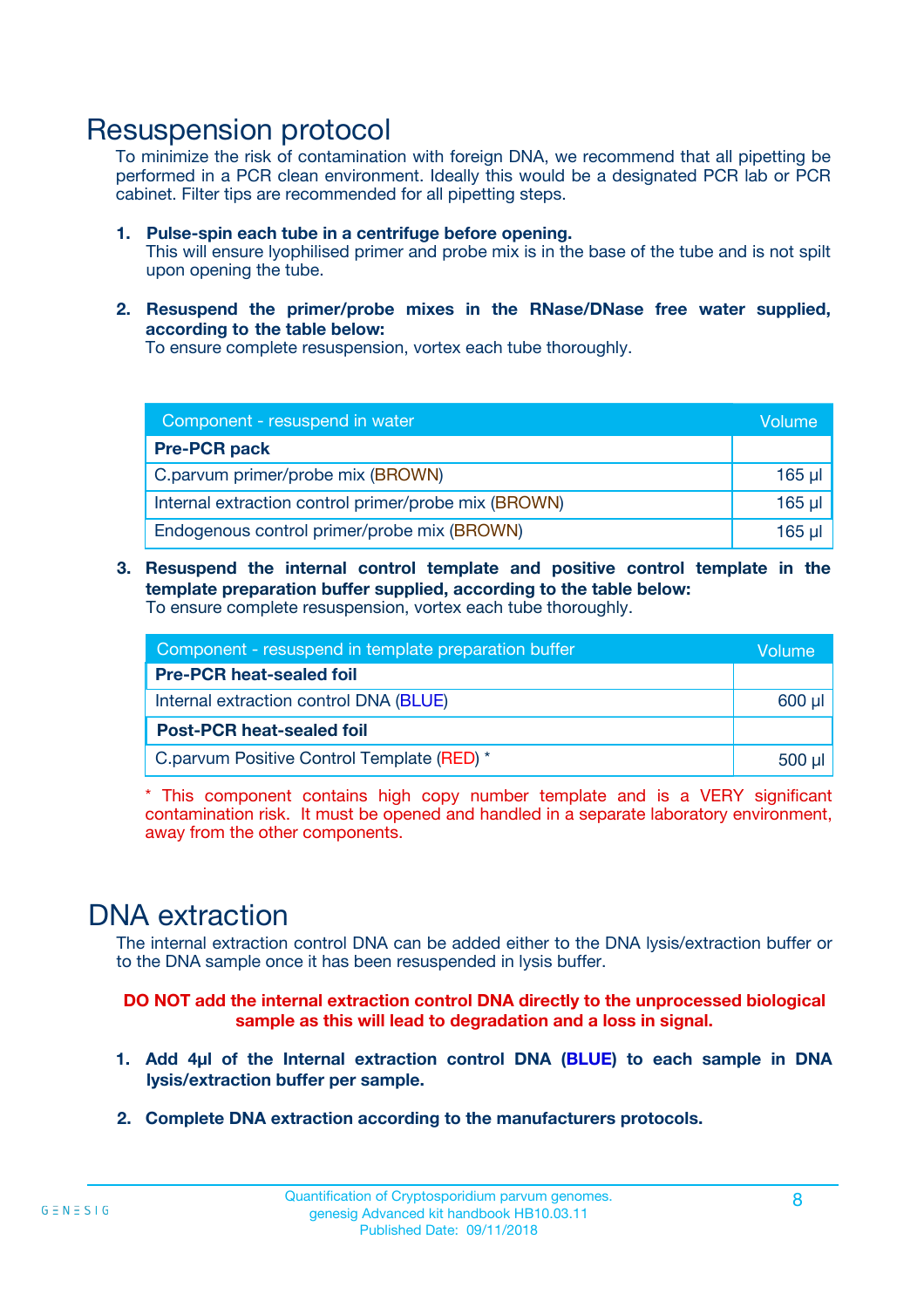# qPCR detection protocol

**1. For each DNA sample prepare a reaction mix according to the table below:** Include sufficient reactions for positive and negative controls.

| Component                                            | Volume   |
|------------------------------------------------------|----------|
| oasig or PrecisionPLUS 2X qPCR Master Mix            | 10 $\mu$ |
| C.parvum primer/probe mix (BROWN)                    | 1 µl     |
| Internal extraction control primer/probe mix (BROWN) | 1 µl     |
| <b>RNase/DNase free water (WHITE)</b>                | $3 \mu$  |
| <b>Final Volume</b>                                  | 15 µl    |

**2. For each DNA sample prepare an endogenous control reaction according to the table below (Optional):**

**This control reaction will provide useful information regarding the quality of the biological sample.**

| Component                                   | Volume          |
|---------------------------------------------|-----------------|
| oasig or PrecisionPLUS 2X qPCR Master Mix   | 10 <sub>µ</sub> |
| Endogenous control primer/probe mix (BROWN) | 1 µI            |
| <b>RNase/DNase free water (WHITE)</b>       | 4 µl            |
| <b>Final Volume</b>                         | 15 <sub>µ</sub> |

- **3. Pipette 15µl of each mix into individual wells according to your qPCR experimental plate set up.**
- **4. Prepare sample DNA templates for each of your samples.**
- **5. Pipette 5µl of DNA template into each well, according to your experimental plate set up.**

For negative control wells use 5µl of RNase/DNase free water. The final volume in each well is 20ul.

**6. If a standard curve is included for quantitative analysis, prepare a reaction mix according to the table below:**

| Component                                 | Volume          |
|-------------------------------------------|-----------------|
| oasig or PrecisionPLUS 2X qPCR Master Mix | $10 \mu$        |
| C.parvum primer/probe mix (BROWN)         | 1 µI -          |
| <b>RNase/DNase free water (WHITE)</b>     | 4 µl            |
| <b>Final Volume</b>                       | 15 <sub>µ</sub> |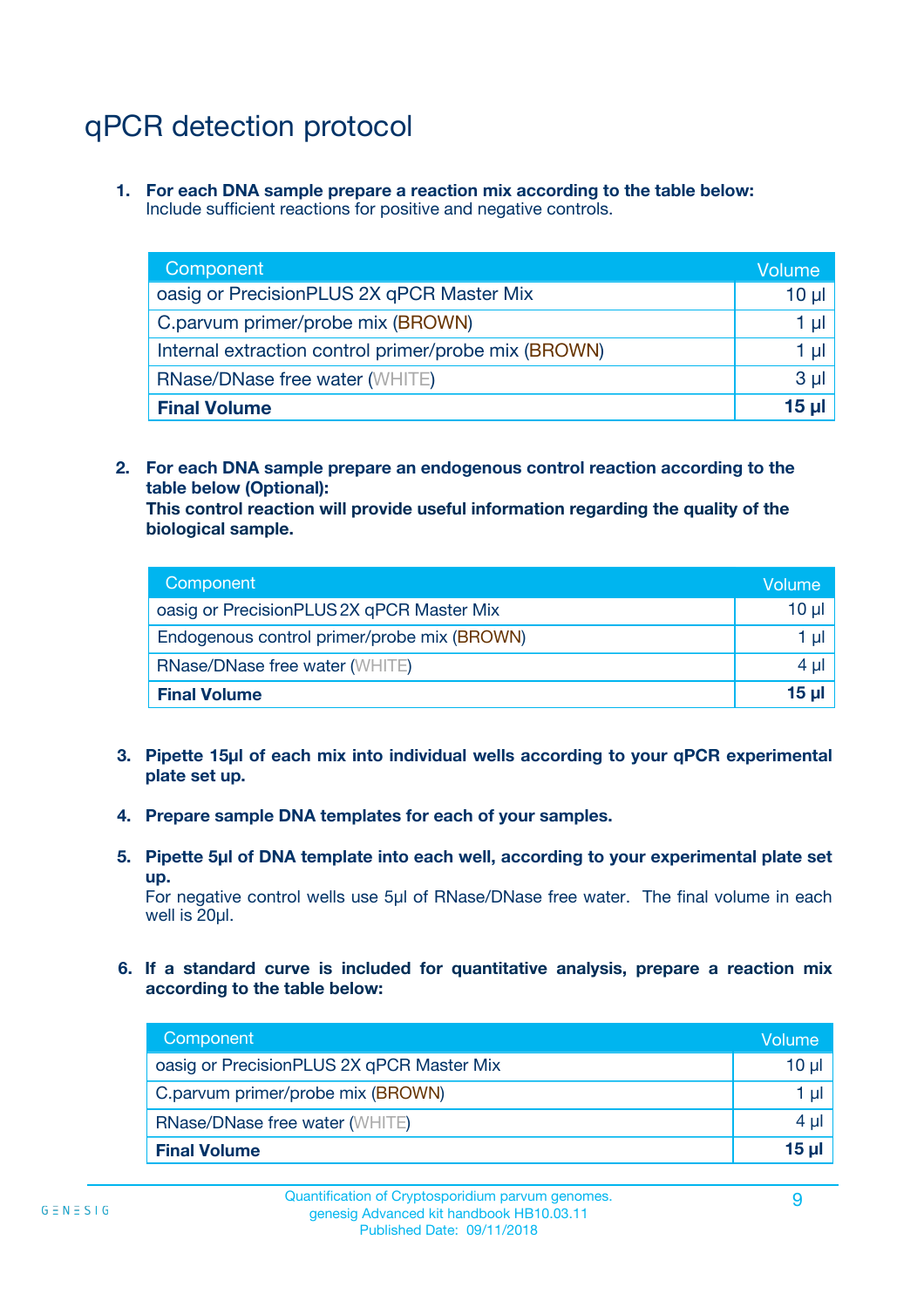#### **7. Preparation of standard curve dilution series.**

- 1) Pipette 90µl of template preparation buffer into 5 tubes and label 2-6
- 2) Pipette 10µl of Positive Control Template (RED) into tube 2
- 3) Vortex thoroughly
- 4) Change pipette tip and pipette 10µl from tube 2 into tube 3
- 5) Vortex thoroughly

Repeat steps 4 and 5 to complete the dilution series

| <b>Standard Curve</b>         | <b>Copy Number</b>     |
|-------------------------------|------------------------|
| Tube 1 Positive control (RED) | $2 \times 10^5$ per µl |
| Tube 2                        | $2 \times 10^4$ per µl |
| Tube 3                        | $2 \times 10^3$ per µl |
| Tube 4                        | $2 \times 10^2$ per µl |
| Tube 5                        | 20 per µl              |
| Tube 6                        | 2 per µl               |

**8. Pipette 5µl of standard template into each well for the standard curve according to your experimental plate set up.**

#### The final volume in each well is 20µl.

### qPCR amplification protocol

Amplification conditions using oasig or PrecisionPLUS 2X qPCR Master Mix.

|             | <b>Step</b>       | <b>Time</b>     | Temp    |
|-------------|-------------------|-----------------|---------|
|             | Enzyme activation | 2 min           | 95 °C   |
| Cycling x50 | Denaturation      | 10 <sub>s</sub> | 95 $°C$ |
|             | DATA COLLECTION * | 60 s            | 60 °C   |

\* Fluorogenic data should be collected during this step through the FAM and VIC channels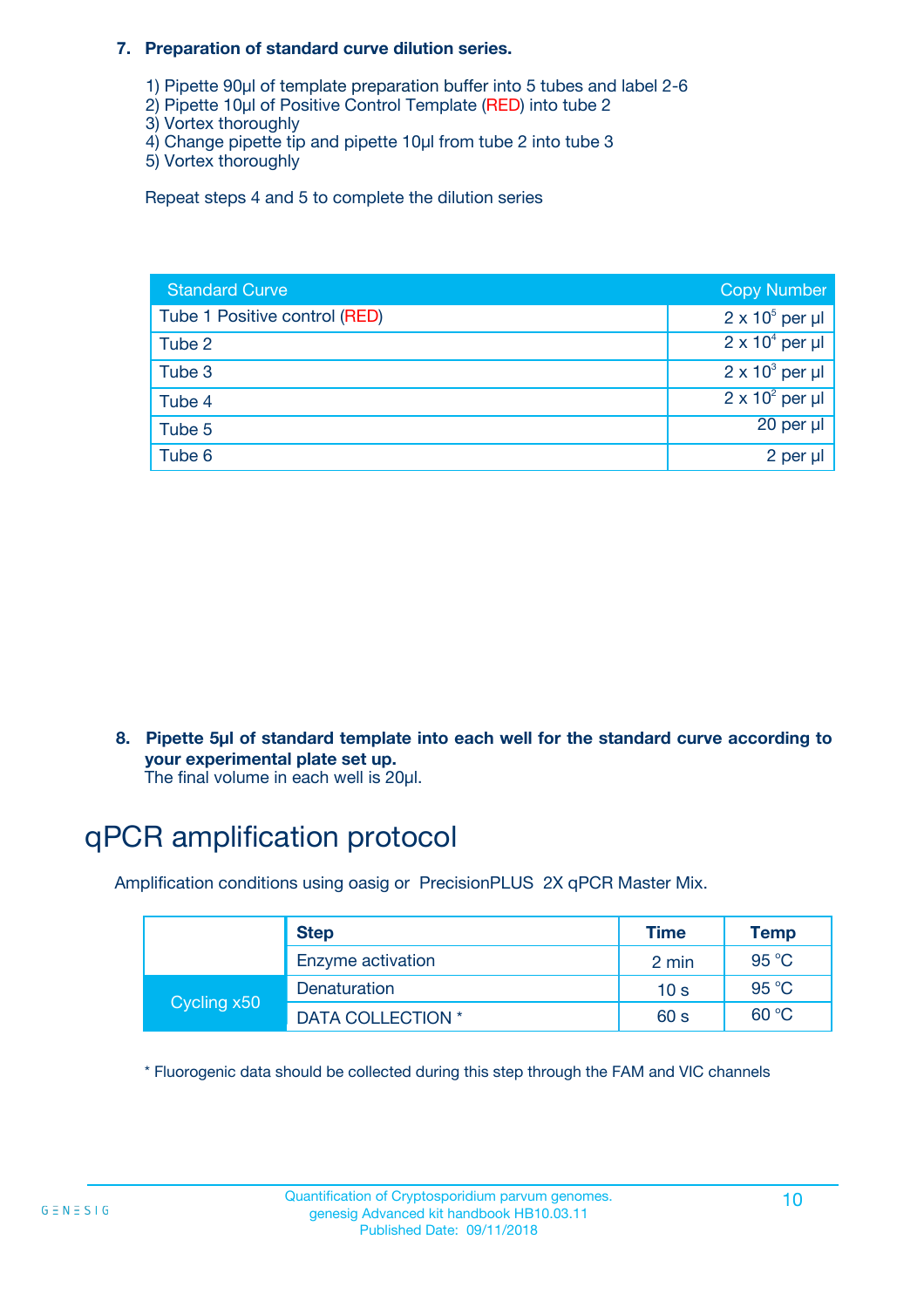# Interpretation of results

| <b>Target</b><br>(FAM) | <b>Internal</b><br>control<br>(NIC) | <b>Positive</b><br>control | <b>Negative</b><br>control | Interpretation                                                                                                  |
|------------------------|-------------------------------------|----------------------------|----------------------------|-----------------------------------------------------------------------------------------------------------------|
| $\leq 30$              | $+ 1 -$                             | ÷                          |                            | <b>POSITIVE QUANTITATIVE RESULT</b><br>calculate copy number                                                    |
| > 30                   | ٠                                   | ÷                          |                            | <b>POSITIVE QUANTITATIVE RESULT</b><br>calculate copy number                                                    |
| > 30                   |                                     | ÷                          |                            | <b>POSITIVE QUALITATIVE RESULT</b><br>do not report copy number as this<br>may be due to poor sample extraction |
|                        | ÷                                   | ÷                          |                            | <b>NEGATIVE RESULT</b>                                                                                          |
| $+ 1 -$                | $+ 1 -$                             | ÷                          | $\leq$ 35                  | <b>EXPERIMENT FAILED</b><br>due to test contamination                                                           |
| $+$ / -                | $+ 1 -$                             | ÷                          | > 35                       | $\star$                                                                                                         |
|                        |                                     | ÷                          |                            | <b>SAMPLE PREPARATION FAILED</b>                                                                                |
|                        |                                     |                            | $+$ /                      | <b>EXPERIMENT FAILED</b>                                                                                        |

Positive control template (**RED**) is expected to amplify between Cq 16 and 23. Failure to satisfy this quality control criterion is a strong indication that the experiment has been compromised.

\*Where the test sample is positive and the negative control is positive with a  $Ca > 35$ , the sample must be reinterpreted based on the relative signal strength of the two results:



If the sample amplifies  $> 5$  Cq earlier than the negative control then the sample should be reinterpreted (via the table above) with the negative control verified as negative.



If the sample amplifies  $< 5$  Cq earlier than the negative control then the positive sample result is invalidated and<br>the result should be determined  $the$  result should be inconclusive due to test contamination. The test for this sample should be repeated.